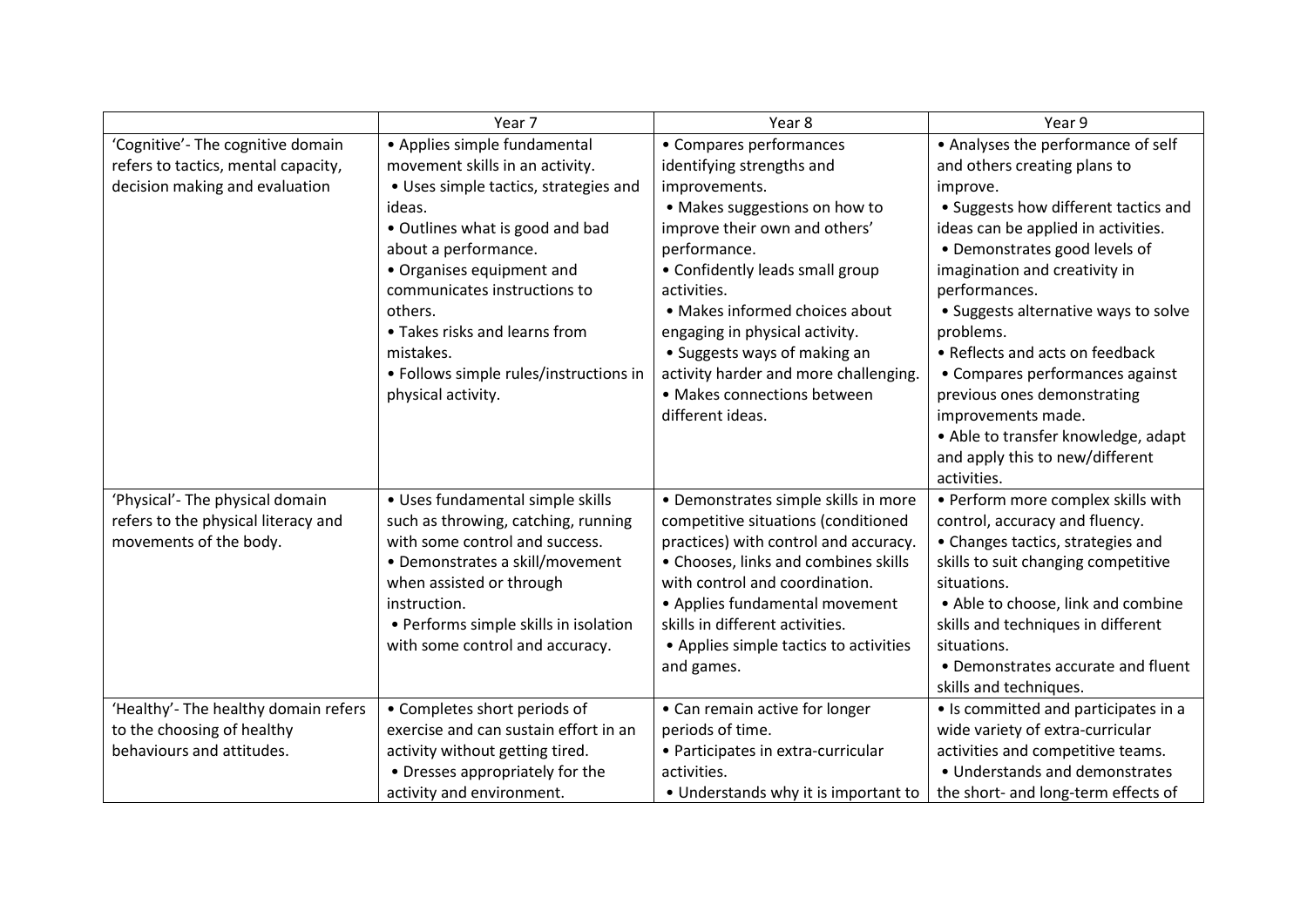|                                                                                                 | • Describes the effects of<br>exercise/warm up on the body.<br>• Identifies some of the major<br>muscles of the body.<br>• Performs a warmup independently                                                                                                                  | exercise regularly.<br>• Identifies a range of components<br>of fitness needed to be successful                                                                                                                                                                                                   | exercise.<br>• Shows an understanding of how to<br>improve their health and fitness.<br>• Explains the importance of a<br>balanced lifestyle and the<br>contribution of exercise and<br>nutrition towards it.<br>• Promotes active healthy lifestyle<br>habits.                                                                                                                                                                                                        |
|-------------------------------------------------------------------------------------------------|-----------------------------------------------------------------------------------------------------------------------------------------------------------------------------------------------------------------------------------------------------------------------------|---------------------------------------------------------------------------------------------------------------------------------------------------------------------------------------------------------------------------------------------------------------------------------------------------|------------------------------------------------------------------------------------------------------------------------------------------------------------------------------------------------------------------------------------------------------------------------------------------------------------------------------------------------------------------------------------------------------------------------------------------------------------------------|
| 'Social'- The social domain refers to<br>communications, teamwork,<br>management and leadership | • Works cooperatively with others<br>during lessons.<br>• Communicates what is good about<br>a performance to others.<br>• Can warm up with others in a small<br>group<br>• Sets out and uses equipment<br>safely<br>• Can follow simple rules in an<br>activity            | • Communicates and works<br>collaboratively with others.<br>• Confidently leads a small group<br>warm up or activity.<br>• Assists with officiating in lessons.<br>• Listens to and responds to<br>feedback from others.<br>· Joins in with all activities even<br>when they find them difficult. | • Confidently leads a small group<br>warm up or activity.<br>• Assists with officiating in lessons.<br>• Listens to and responds to<br>feedback from others.<br>• Joins in with all activities even<br>when they find them difficult.<br>• Leads others with little support<br>when organising or officiating<br>activities.<br>• Provides constructive feedback to<br>others.<br>• Sets realistic and challenging goals.<br>• Regularly volunteers to help<br>others. |
| 'Affective'- The affective domain<br>refers to emotions, behaviours and<br>self-esteem.         | • Controls own behaviour in a<br>physical activity setting.<br>• Demonstrates a positive approach<br>to learning.<br>• Has confidence to participate in<br>physical activity.<br>• Takes responsibility for their own<br>learning.<br>• Listens to and follows instructions | • Shows fair play, respect and<br>support for other pupils in the class.<br>• Willing to ask for help when<br>needed and answers questions in<br>front of peers.<br>• Demonstrates self-control and<br>responsibility.<br>• Controls feelings when winning or<br>losing.                          | • Manages emotions during<br>challenging situations.<br>• Supports others in their learning<br>and recognises their needs.<br>• Follows rules and etiquette in<br>competitive games and activities.<br>• Keeps trying even when they find<br>things difficult or make mistakes.<br>• Uses their own experiences to                                                                                                                                                     |